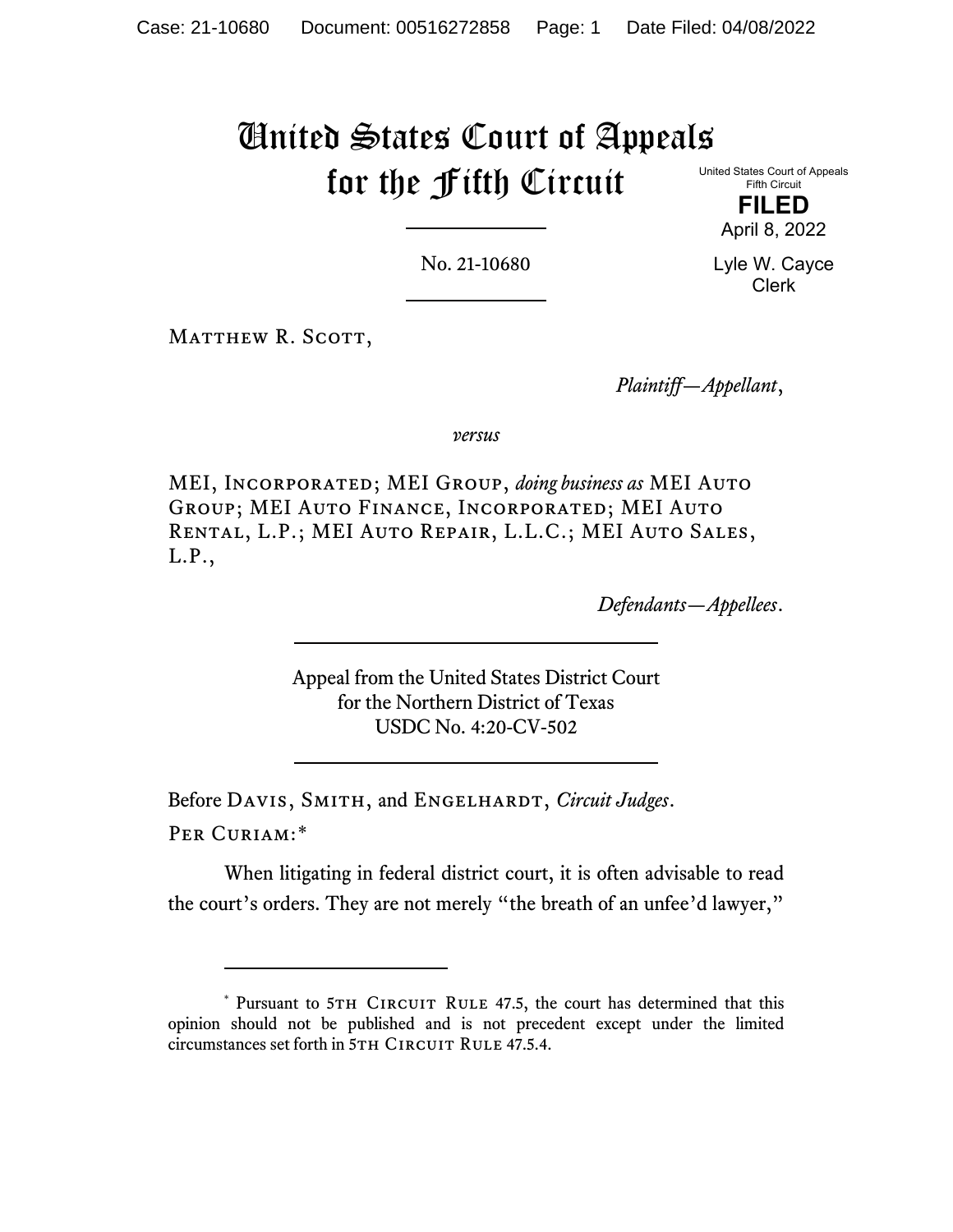and an attorney who treats them as such does so at his own peril.<sup>[1](#page-1-0)</sup> Should an attorney misstep, the best course of action is to take responsibility for the mistake and try to move forward. Appellant Scott, counsel for the plaintiff in the case underlying this appeal,<sup>[2](#page-1-1)</sup> failed to read a court order closely and waffled on taking responsibility for the resulting mistake. He argues that the district court abused its discretion by imposing a minor sanction on him. We disagree and AFFIRM.

I

Scott's client, Luna, sued Defendants-Appellants (collectively "MEI") in Texas state court. She asserted six Title VII claims in her amended complaint. The district court set April 14, 2021 as the deadline for motions for leave to further amend the pleadings. Within the deadline, Luna moved to amend and add two Family and Medical Leave Act ("FMLA") claims. The district court granted the motion, ordering that Luna was "granted leave to file by December 4, 2020, her second amended complaint." The district court, therefore, expected Scott to file the second amended complaint. But Scott did not read the order closely and *assumed* that the second amended complaint was filed.

After Luna's deposition, Scott thought it necessary to seek leave to file a third amended complaint, dropping three of the six Title VII claims he believed no longer viable. He had time to do so because the deposition occurred on April 13, 2021 and the deadline for amendment was April 14.

<sup>&</sup>lt;sup>1</sup> WILLIAM SHAKESPEARE, KING LEAR act 1, sc. 4.

<span id="page-1-1"></span><span id="page-1-0"></span><sup>2</sup> *See Luna v. MEI Grp.*, No. 4:20-CV-502-A, 2021 WL 2887869, at \*1 (N.D. Tex. June 2, 2021). The parties have settled the underlying claims, so we have severed and dismissed Luna accordingly. *Luna v. MEI, Inc.*, No. 21-10680 (5th Cir. Mar. 29, 2022). Thus, the only dispute remaining before us is whether the district court abused its discretion by imposing a sanction on Scott.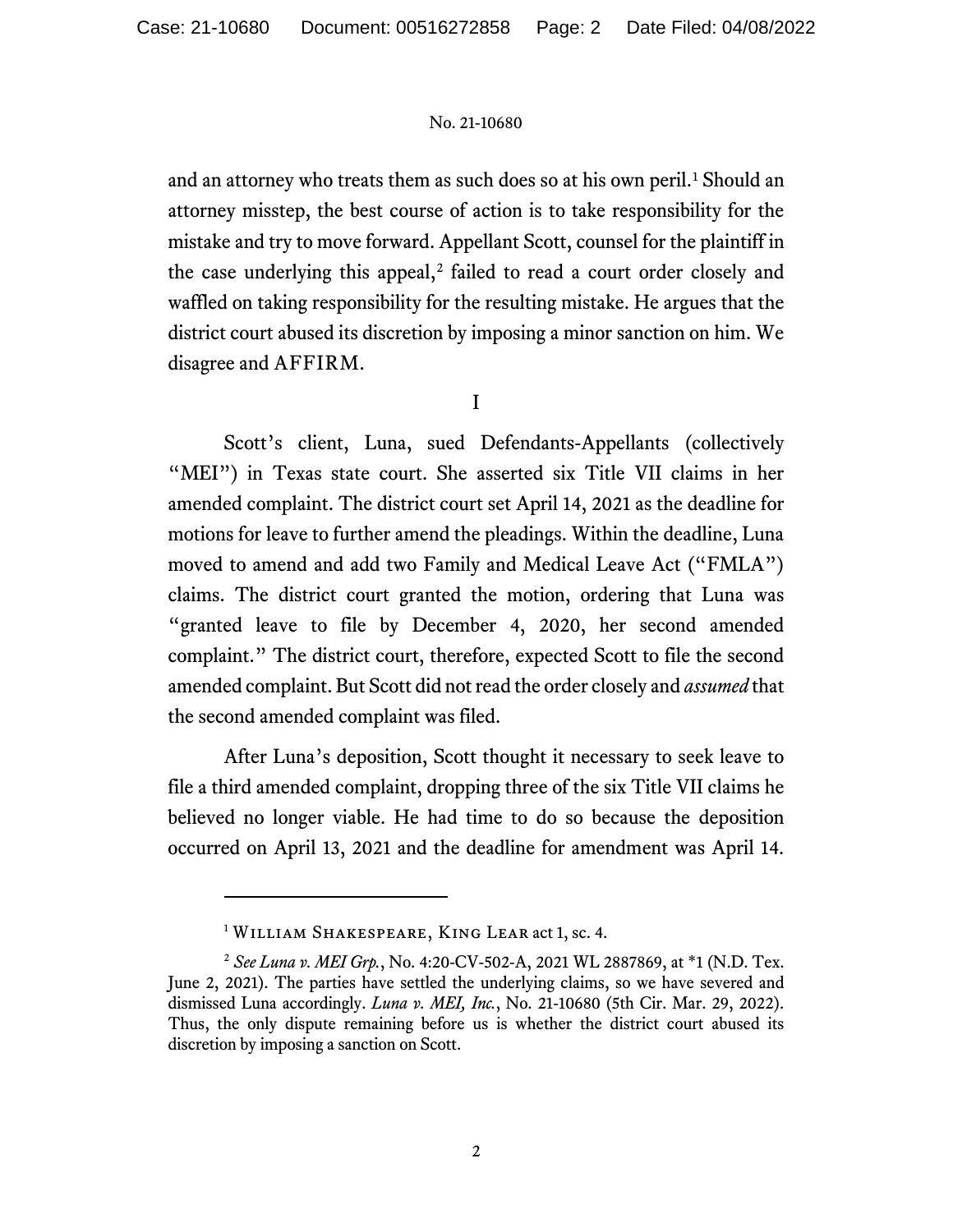But, citing an inability to confer with Luna, Scott did not seek leave to amend until April 20, after the deadline had passed. MEI opposed the motion. Scott erroneously believed that the second amended complaint was filed, so from his point of view the only proposed change was dropping three Title VII claims. MEI rightly understood that because the second amended complaint was never filed, the first amended complaint—which contained no FMLA claims—remained the operative pleading. Thus, Scott's tardy amendment would add new claims to the litigation after Luna's deposition, substantial discovery, and the filing of a motion for summary judgment.

The district court denied leave to amend. After recounting the procedural history, it expressed disbelief at Scott's conduct and concern that Scott's proffered reason for the new amendment—to drop claims—was pretextual since the proposed amendment would *add* claims. That kind of parlous behavior would, the court reasoned, constitute misrepresentation and conduct unbecoming a member of the bar. Pursuant to the court's local rules, the court directed Scott to show cause "why he should not be sanctioned . . . for conduct unbecoming a member of the bar, failure to comply with the court's order setting schedule, and inability to conduct litigation properly." The court also ordered MEI to file an appropriate response and "include therein a statement of fees and expenses incurred" in responding to Scott's untimely motion for leave to amend and the resultant show cause order.

Scott filed a lengthy response explaining that he had mistakenly believed that the second amended complaint *was* filed, and that all subsequent errors arose from that misunderstanding. Because he had made an honest mistake, he pressed, his conduct was not an attempt to mislead the court or otherwise act in a manner unbecoming. The district court was "satisfied that Scott underst[ood] the seriousness of the situation and what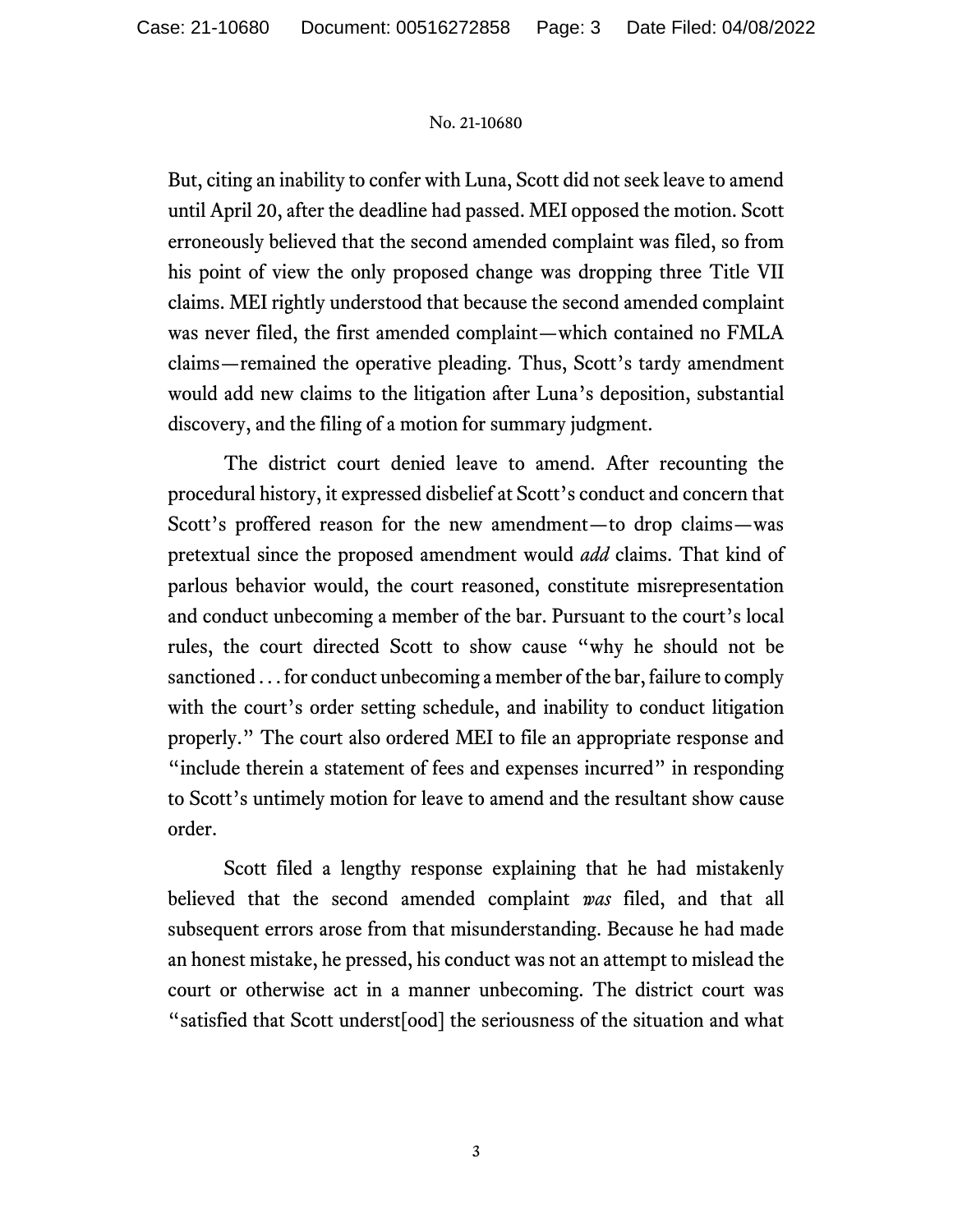the court expects."[3](#page-3-0) It ordered Scott to pay MEI \$1250 as reimbursement for "reasonable attorney's fees incurred in responding" to the untimely motion for leave to amend and to the show cause order. Scott appealed.

II

We review the district court's imposition of sanctions for abuse of discretion. *In re Ray*, 951 F.3d 650, 654 (5th Cir. 2020). A "district court abuses its discretion when its ruling is based on an erroneous view of the law or on a clearly erroneous assessment of the evidence." *In re Mole*, 822 F.3d 798, 801 (5th Cir. 2016) (quotation omitted). Scott raises four arguments that the district court abused its discretion. All are paper-thin.

Scott first argues that the district court's sanction had no legal or factual basis, and that its explanation was cursory. Not so. To begin, "the degree and extent to which a specific explanation must be contained in the record will vary accordingly with the particular circumstances of the case, including the severity of the violation, the significance of the sanctions, and the effect of the award." *Thomas v. Cap. Sec. Servs., Inc.*, 836 F.2d 866, 883 (5th Cir. 1988) (en banc) (discussing Rule 11 sanctions). Here, the violation and sanction are both minor. Scott failed to comply with the court's scheduling order and was required to pay MEI \$1250 as reimbursement for the costs it incurred by responding to the situation. Further, the district court provided ample reasoning to support its sanction.

On the law, the court cited Local Rule 83.8(b) as the basis for its show cause order and the sanction. It provides that a court may, "after giving opportunity to show cause to the contrary, . . . take any appropriate disciplinary action" against an attorney for, *inter alia*, failing to comply with

<span id="page-3-0"></span><sup>&</sup>lt;sup>3</sup> The district court issued an order stating its findings regarding the show cause order and a Final Judgment as to Sanctions on the same day.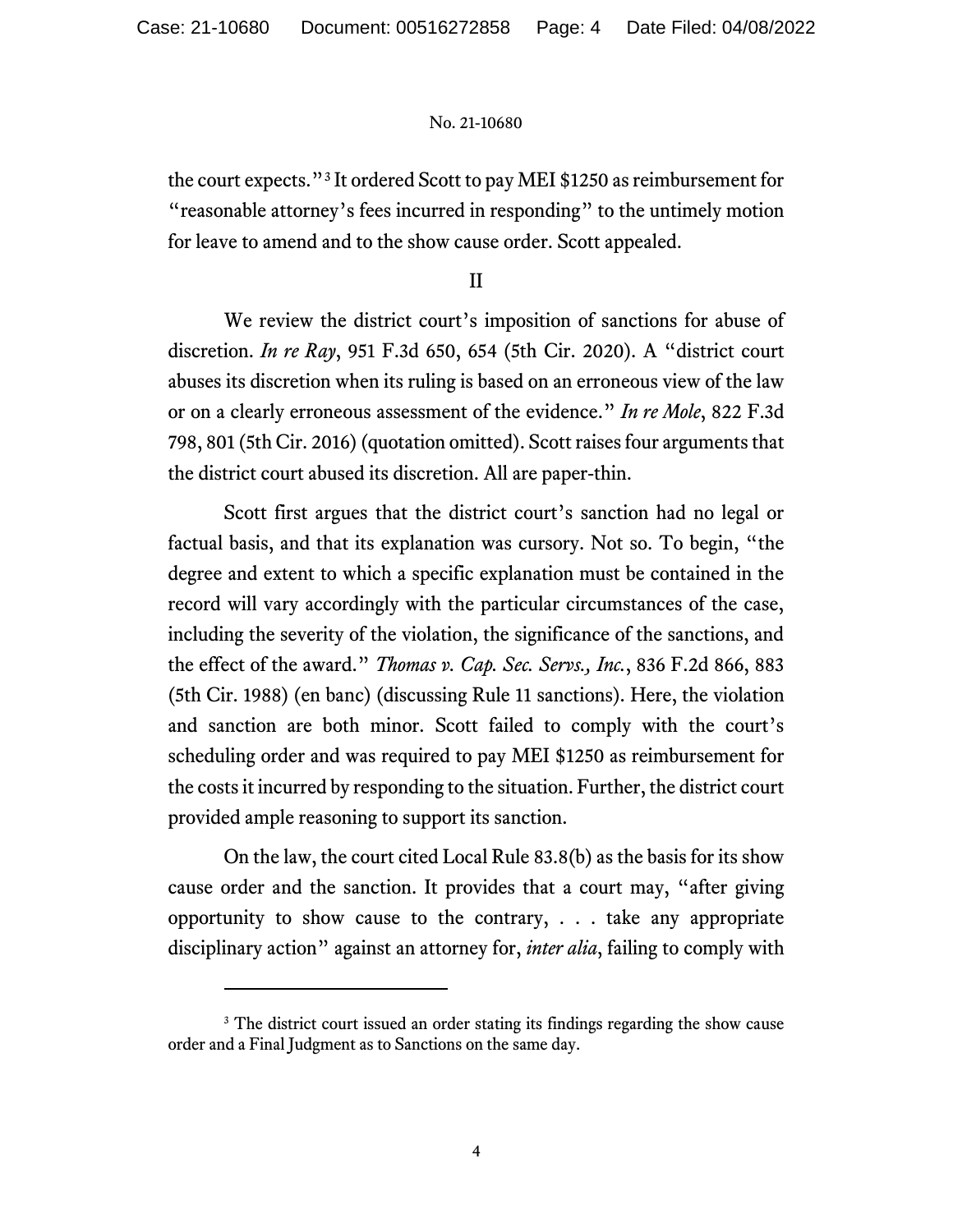court orders. N.D. Tex. Civ. R. 83.8(b).[4](#page-4-0) This entire debacle was the result of Scott's failure to follow a court order, so the district court was well within its legal authority to take disciplinary action.

The district court likewise explained why the record supported imposing a sanction. In its show cause order, the court both detailed its reasoning for issuing the order and ordered MEI to provide an accounting of the costs it had incurred and would incur in responding to Scott's untimely motion and the show cause order. Scott does not dispute that his motion was untimely or that MEI incurred additional costs due to his mistake. After receiving Scott's and MEI's responses to the show cause order, the court considered MEI's accounting, found it wanting, and set the sanction at a modest \$1250. The district court, therefore, not only provided ample basis for imposing the sanction, but also carefully considered the appropriate amount of the sanction in light of MEI's showing.

Second, Scott argues that the district court's statement that "no further action should be taken" was "an admission by the district court that its initial reaction was incorrect." Thus, Scott reasons, the sanction was improper. That reading of the court's order is strained, at best. The court never based its sanction on its initial suspicion that something sinister was afoot. Instead, it expressly based the sanction on reimbursing MEI for the costs of litigating Scott's failure to follow the scheduling order. Even if true, this argument is irrelevant.

Third, Scott argues that it is illegitimate for a court to order counsel to reimburse another party for a response to a court order or a party's motion.

<span id="page-4-0"></span><sup>4</sup> Because the district court invoked local rules to penalize Scott, rather than its inherent power, there is no requirement that it find bad faith. *In re Goode*, 821 F.3d 553, 558–59 (5th Cir. 2016).